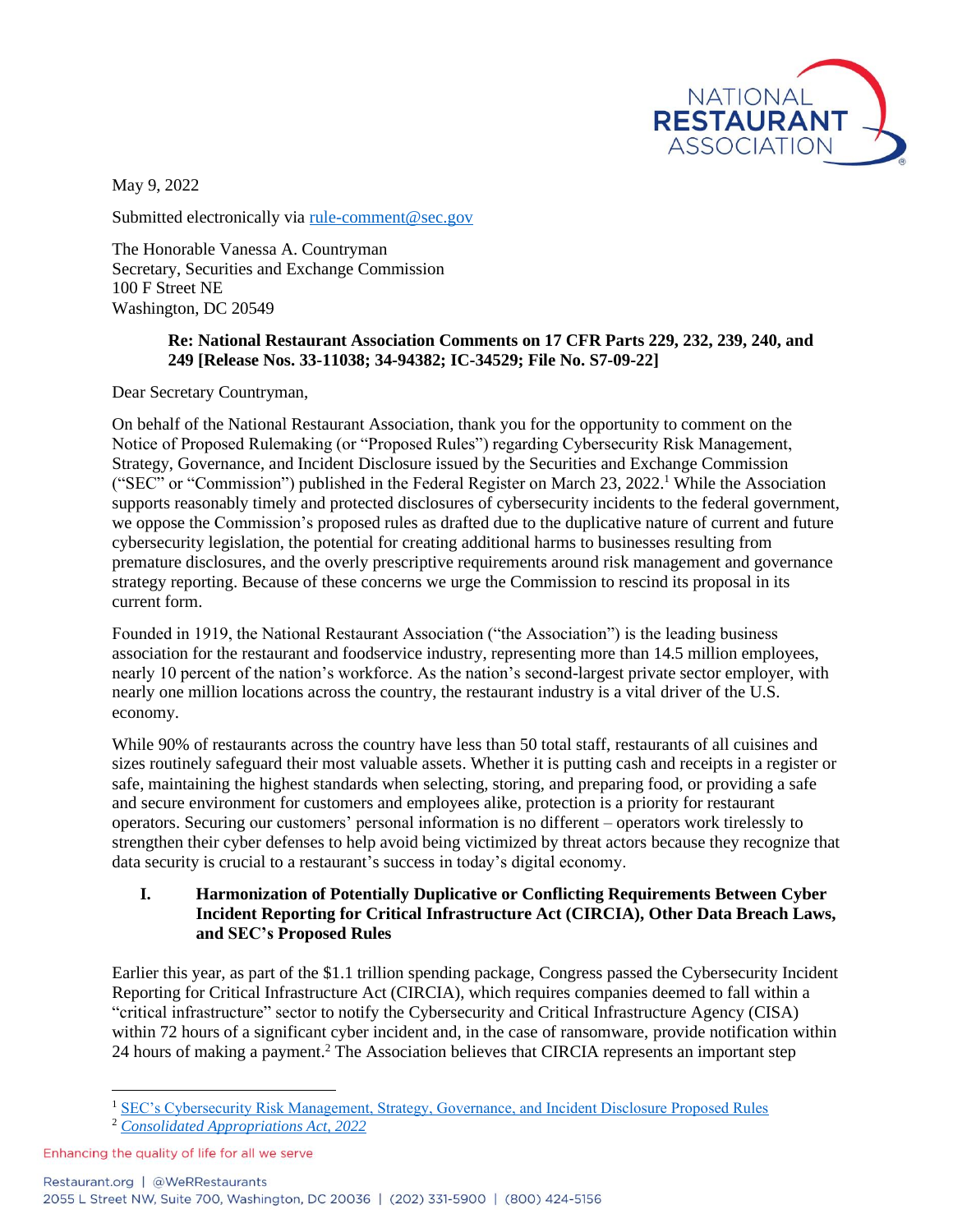towards increasing federal government oversight of data security incidents, especially in the wake of last year's Executive Order 14028, "Improving the Nation's Cybersecurity," and the potential implications for American businesses resulting from the ongoing Russia-Ukraine conflict. However, CIRCIA does not identify which of the critical infrastructure sectors will be considered "covered entities," nor does it specify what will be considered a "covered cyber incident" under the law––these key definitions will be finalized as part of CISA's rulemaking process scheduled to take place over the course of the next two years. <sup>3</sup> Until these definitions can be agreed upon, the Association believes it will be challenging for the SEC to harmonize the potentially duplicative and/or conflicting reporting requirements between CIRCIA and its own proposal.

In addition to general ambiguities surrounding CIRCIA, companies must already comply with a wide array data breach and security incident reporting obligations at both the state and federal levels. Restaurants across the country are currently obligated to report cyber-related incidents under the Health Insurance Portability and Accountability Act (HIPAA) and the Children's Online Privacy Protection Act (COPPA), as well as comply with data breach laws in all 50 states. These varying state laws often contain "different requirements for determining whether a breach has occurred and for the notices that are required," meaning that "businesses must consider the scope of the data they collect and store in order to determine whether they are likely to have obligations to report under the laws of a given state."<sup>4</sup> In many cases, these state laws impose varying obligations for how and when to notify the identified individuals, Attorneys General offices, and relevant Credit Reporting Agencies.

While the SEC appears to acknowledge that companies may need to comply with many "data breach" disclosure requirements... [that] may cover some of the material incidents that companies would need to report under the proposed amendments, but not all incidents,"<sup>5</sup> we believe the Commission does not fully appreciate how its proposed rules would further strain restaurants' and other businesses' limited resources to defend against malicious cyber-attacks while complying with the multitude of federal and state laws already on the books. Therefore, the Association urges the Commission to more clearly stipulate how it intends to harmonize this myriad of cybersecurity reporting regulations affecting the business community at all levels of government.

## **II. Reporting of Cybersecurity Incidents on Form 8-K Within 4 Business Days**

Under its proposed rules, the Commission would amend Form 8-K to add Item 1.05 to require a company to disclose information about a cybersecurity incident within 4 business days after the company determines that it has experienced a "material" cybersecurity incident. The SEC argues that such reporting would "significantly improve the timeliness of cybersecurity incident disclosures, as well as provide investors with more standardized and comparable disclosures."<sup>6</sup>

While we appreciate the Commission's desire to collect more data from industry regarding the nature of the cyber threats they endure, the proposed 4-day notification timeline would be shorter than nearly all currently applicable data breach laws that restaurants currently comply with. As mentioned previously, CIRCIA provides a 72-hour notification regime but has not yet come into effect, while most states do not specify an exact timeframe for reporting a cyber-related incident—those that do generally prescribe a 30– 45-day timeline for notification to a combination of affected individuals, Attorneys General offices, and other key reporting and law enforcement agencies.

In addition to this lack of harmonization, the Association is concerned that the Commission's proposed 4 day reporting timeframe could imperil a restaurant's cyber risk management strategy. Often there are

<sup>3</sup> *[Consolidated Appropriations Act, 2022](https://rules.house.gov/sites/democrats.rules.house.gov/files/BILLS-117HR2471SA-RCP-117-35.pdf)*

<sup>&</sup>lt;sup>4</sup> [https://www.burr.com/2021/12/10/data-breach-notification-laws-in-the-united-states-what-is-required-and-how-is](https://www.burr.com/2021/12/10/data-breach-notification-laws-in-the-united-states-what-is-required-and-how-is-that-determined/)[that-determined/](https://www.burr.com/2021/12/10/data-breach-notification-laws-in-the-united-states-what-is-required-and-how-is-that-determined/)

<sup>5</sup> [SEC Proposed Rules](https://www.federalregister.gov/documents/2022/03/23/2022-05480/cybersecurity-risk-management-strategy-governance-and-incident-disclosure)

<sup>6</sup> [SEC Proposed Rules](https://www.federalregister.gov/documents/2022/03/23/2022-05480/cybersecurity-risk-management-strategy-governance-and-incident-disclosure)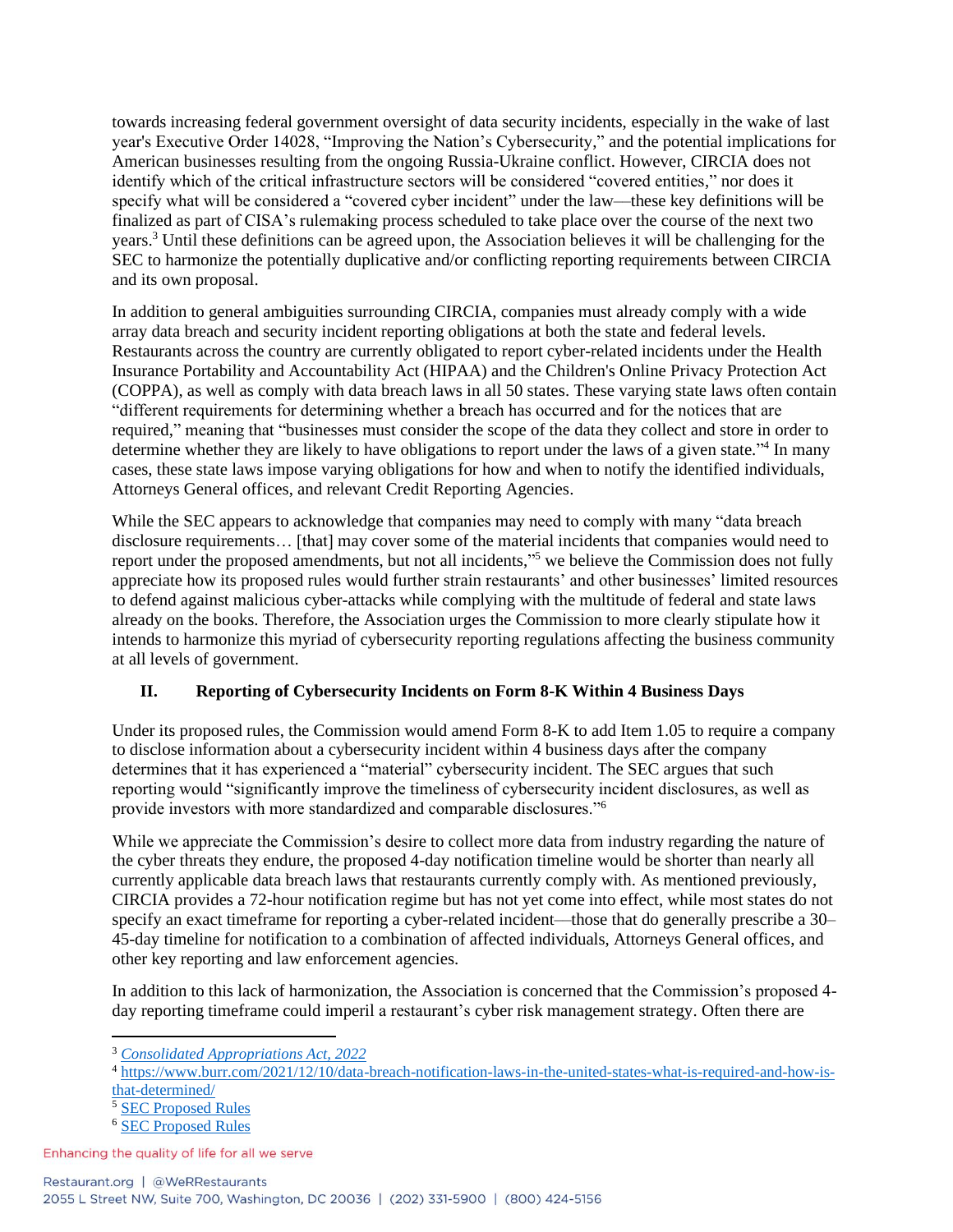conflicting and competing priorities early in a cyber incident, and for restaurants and many other businesses, it is common for an incident response plan to take several weeks to determine when the incident was discovered; whether it is ongoing; whether any data was stolen, altered, accessed, or used for any other unauthorized purpose; the overall effect of the incident on the company's operations; and whether the company has remediated or is currently remediating the incident. Even with a perfectly operating team following a well-constructed incident response plan, a restaurant would be extremely hard pressed to meet the reporting requirements outlined in the Commission's proposed rules while also fulfilling the plethora of legal obligations at the state and federal levels.

Perhaps the most important aspect of a company's incident response plan is their engagement with law enforcement, and the Commission's proposed 4-day disclosure framework could prove detrimental to these agencies' ability to conduct a thorough forensic investigation. The premature and public disclosure of relevant information to the SEC could cause the victim company to accidentally delete or destroy evidence critical to an investigation, as well as jeopardize law enforcement's ability to monitor further malicious activities. Rapid disclosure also decreases the chance of recovering stolen funds, the remediation of cryptographic lockers, or the detection of malicious networks, and the Association believes that it is far more important for restaurants to make appropriate and confidential disclosures to law enforcement than to make premature and uninformative disclosures to shareholders and potential investors.

# **III. Disclosure Regarding "Material" Cybersecurity Incidents in Periodic Reports**

Further complicating this 4-day reporting requirement is how the Commission defines the "materiality" of a cyber incident. Under the proposed rules, an incident would be deemed material if there is a substantial likelihood that a reasonable shareholder would consider this information important in making an investment decision, or if it would have significantly altered the total mix of information available to the investor. <sup>7</sup> Additionally, the Commission's proposed addition of Item 106(d)(2) would require a company to disclosure when a "series of previously undisclosed individually immaterial cybersecurity incidents become material in the aggregate." The SEC says that registrants would be mandated to "analyze related cybersecurity incidents for materiality, both individually and in the aggregate."<sup>8</sup>

Unfortunately, these materiality determinations outlined in the Commission's proposed rules will likely prove challenging for companies to make in a calculated and responsible way, especially while forensic investigations are ongoing, and all the relevant facts have not yet come to light. In fact, many of the examples provided in the proposed rules "are cybersecurity incidents that may happen with frequency in today's cyberthreat environment despite reasonable information security programs and defenses and that could vary in degree of impact from the trivial to the material, depending on the specific facts of the particular incident. The proposed rules do not provide substantially greater clarity from prior guidance for when an incident crosses the materiality threshold."<sup>9</sup> The fact that the trigger date for the disclosure requirement is the same date that the materiality determination must be made does not provide companies with enough flexibility given the rule's expectation that a business should make this determination "as soon as reasonably practicable" after discovery of the incident.

A particularly impractical suggestion in the proposed rule is that disclosure must occur when individually immaterial incidents become material in the aggregate.<sup>10</sup> The SEC made clear that "materiality" would be determined with reference to existing case law, but the Association is unaware of strong, clear case law to reference with respect to aggregate incidents and materiality, and such a requirement would be extremely

<sup>7</sup> [SEC Proposed Rules](https://www.federalregister.gov/documents/2022/03/23/2022-05480/cybersecurity-risk-management-strategy-governance-and-incident-disclosure)

<sup>8</sup> [SEC Proposed Rules](https://www.federalregister.gov/documents/2022/03/23/2022-05480/cybersecurity-risk-management-strategy-governance-and-incident-disclosure)

<sup>9</sup> [https://datamatters.sidley.com/newly-proposed-sec-cybersecurity-risk-management-rules-and-amendments-for](https://datamatters.sidley.com/newly-proposed-sec-cybersecurity-risk-management-rules-and-amendments-for-public-companies)[public-companies](https://datamatters.sidley.com/newly-proposed-sec-cybersecurity-risk-management-rules-and-amendments-for-public-companies)

<sup>&</sup>lt;sup>10</sup> [SEC Proposed Rules](https://www.federalregister.gov/documents/2022/03/23/2022-05480/cybersecurity-risk-management-strategy-governance-and-incident-disclosure)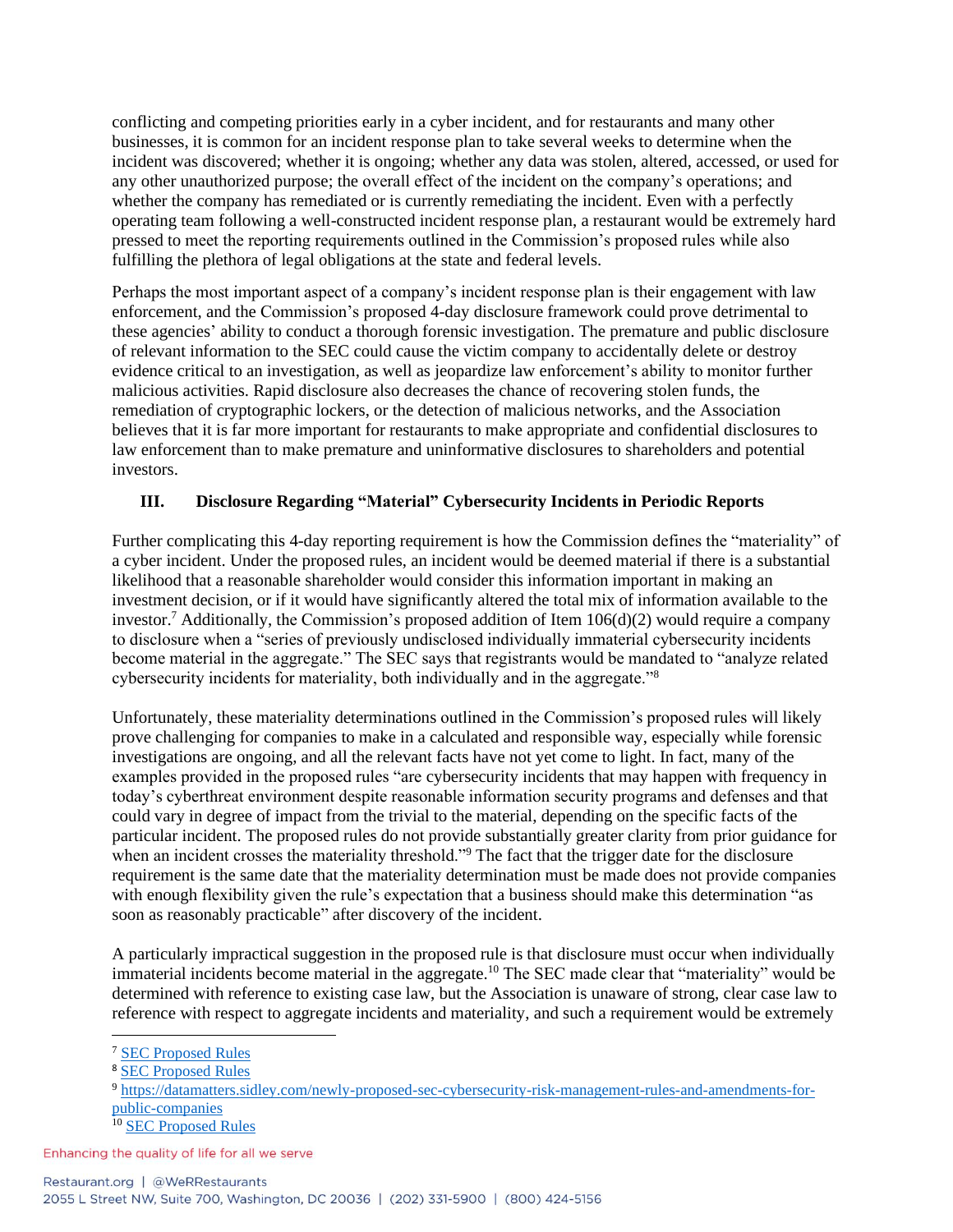difficult to monitor on a continuing basis. Again, realistically, it may take months of diligent work to determine the full scope of any single (or multiple) incident(s) given the complexity, scope, and detailed technical work that must be completed during an incident response. As new material facts come to light during a typical incident response, previous material disclosures will likely need to be revised, updated, and reported (between annual/periodic reports) to correct or update outdated public information. It is not clear how this will benefit shareholders and would most certainly be an undue burden on companies attempting to comply with various laws and regulations in a responsible fashion.

The Association disagrees with the Commission's position that data breaches and security incidents have a material long-term effect on share prices, and we believe the SEC's proposed rules should permit reasonable delays for reporting cyber incidents. A reasonable delay provision would be particularly helpful in circumstances when a company's contractual obligations would require informing a downstream business partner of the notification to the government, but law enforcement deems that informing the affected third party is counter to the investigation's best interests. Further, because of the challenges in assessing or quantifying the impact of a cyber incident during its earliest stages, determining the materiality of one or multiple incidents under the current proposed framework could lead to premature or incorrect disclosures under the 4-day reporting timeline, which would prove more harmful than beneficial to the victim company, law enforcement, and, ultimately, the shareholders themselves. We therefore suggest that the SEC consider including a reasonable delay provision that aligns with the Federal Trade Commission's "without unreasonable delay" reporting standards for personal health information, and ultimately allows for forensics, understanding of damage or impact, and discussion with regulators and plaintiffs to occur while avoiding potential new harms from premature disclosures.

### **IV. Disclosure of a Registrant's Risk Management, Strategy and Governance Regarding Cybersecurity Risks**

The SEC is proposing Item 106(b) of Regulation S-K to require registrants to provide "more consistent and detailed disclosure regarding their cybersecurity risk management and strategy." The Commission argues that disclosure of a company's relevant policies and procedures would benefit investors by improving their understanding of a company's cybersecurity risk profile. Additionally, item 106(c) of the SEC's proposed rules would require disclosure of a company's cybersecurity policies, procedures, and governance strategies, including "the board's oversight of cybersecurity risk and a description of management's role in assessing and managing cybersecurity risks."<sup>11</sup>

While the Association appreciates the Commission's desire to better understand publicly traded companies' cyber incident policies and governance, we believe this aspect of the proposal would create new potential risks for companies by enlightening bad actors to its cyber incident mitigation strategies. The restaurant industry recognizes the importance of establishing cyber risk mitigation policies and are already making great strides in doing so, but the proposal as drafted appears to incentivize specific decision-making processes that may or may not be prudent for a particular organization. Revealing the "secret sauce" behind a company's internal cyber mitigation strategies will only put a bigger target on its back, which ultimately hurts investors by creating more potential for harm to the company than it prevents.

Additionally, pre-existing federal and state data security laws have generally not included a requirement to comprehensively disclose internal policies and procedures unless there is a material weakness in the internal control over financial reporting (ICFR). When this does occur, companies typically disclose the nature of the deficiency leading to the material weakness, their remediation plans, and any changes in ICFR. They are not currently required to provide a detailed description of the controls themselves.

<sup>&</sup>lt;sup>11</sup> [SEC Proposed Rules](https://www.federalregister.gov/documents/2022/03/23/2022-05480/cybersecurity-risk-management-strategy-governance-and-incident-disclosure)